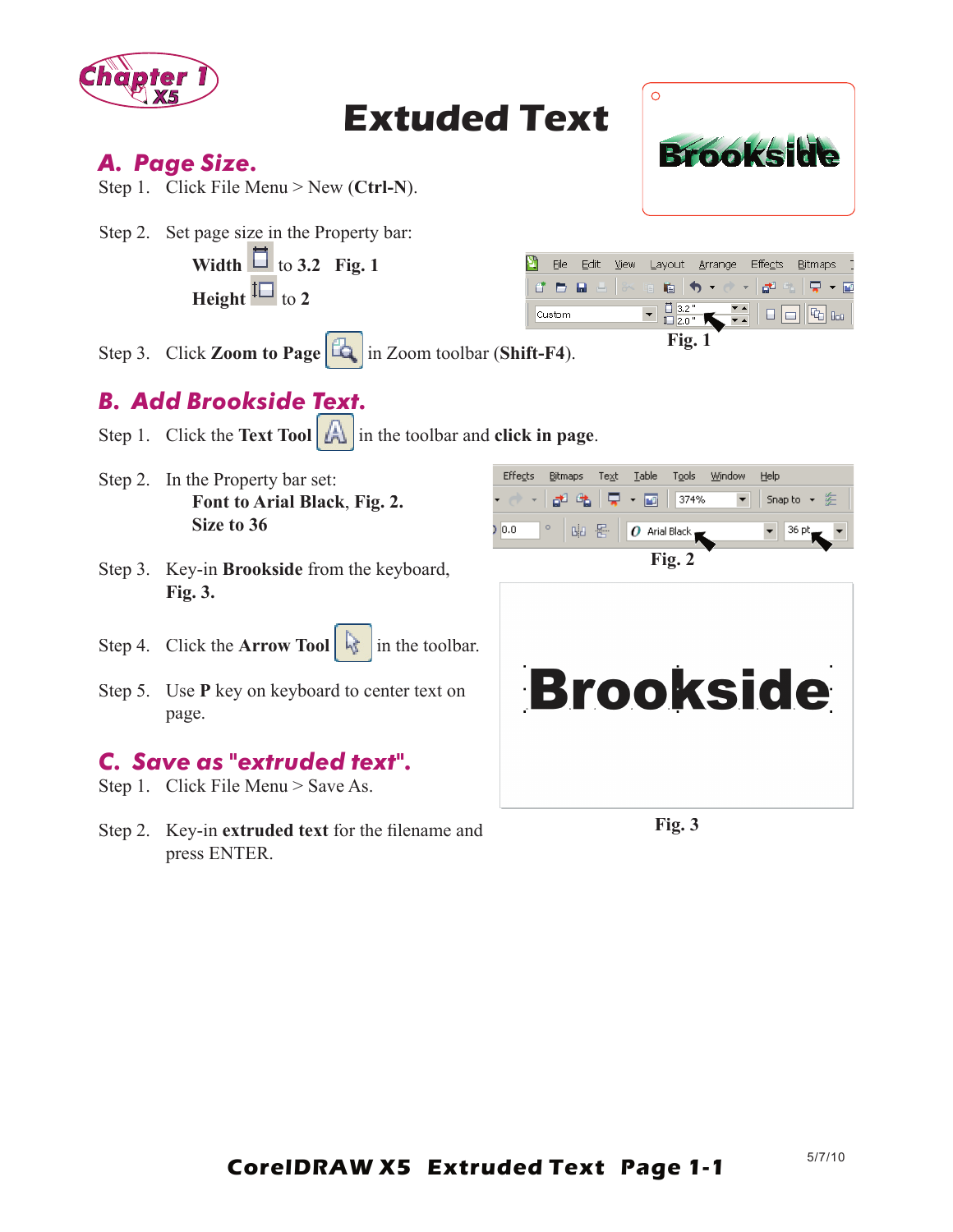## *D. Extrude Text.*



**Fig. 10**

#### **CorelDRAW X5 Extruded Text Page 1-2**